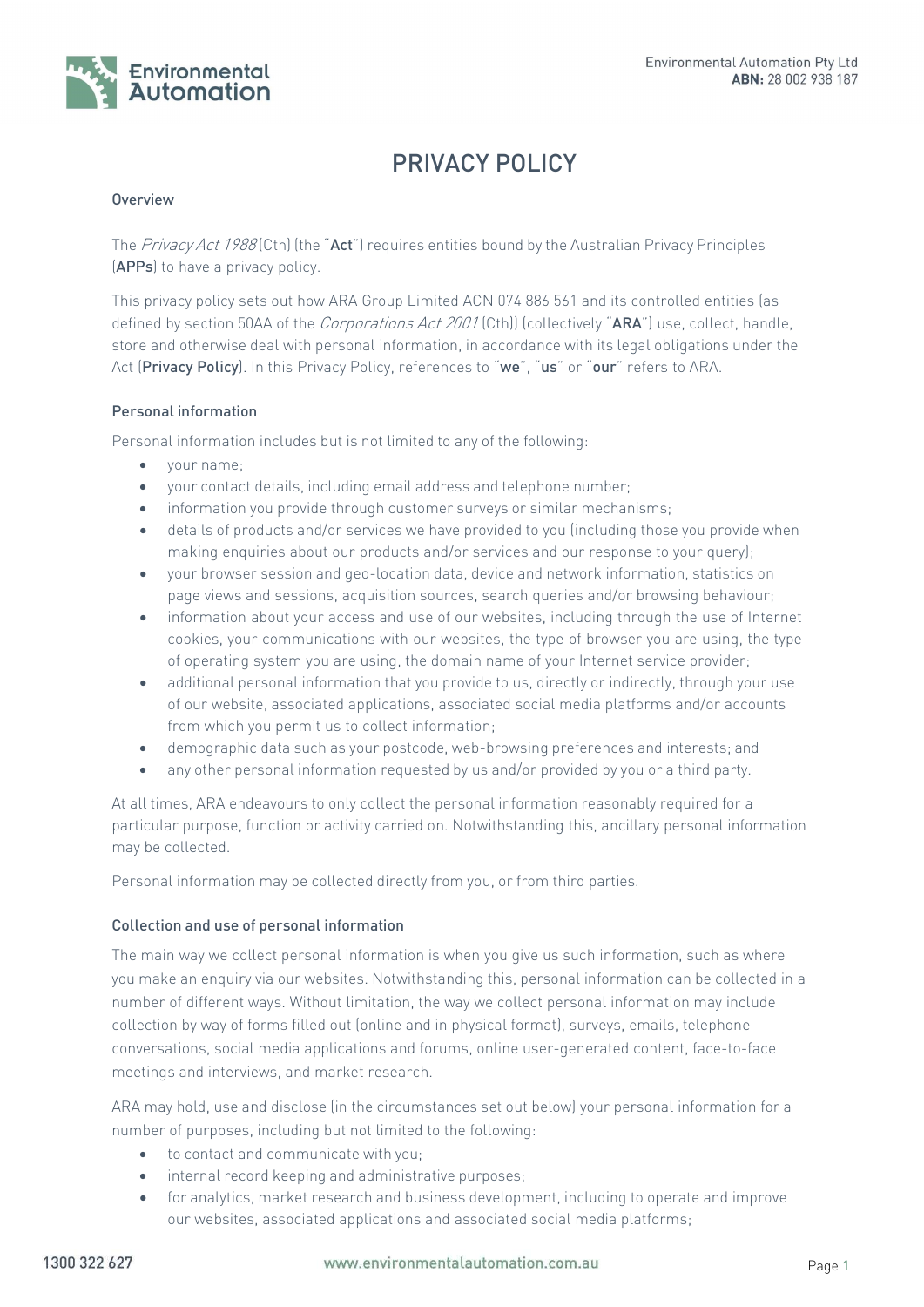

- to run competitions and/or offer additional benefits to you;
- to respond to queries you make about our products and/or services;
- for advertising and marketing, including to send you promotional information about our products and services and information about ARA or third parties that we consider may be of interest to you;
- to improve our products and/or services;
- with our legal obligations and resolve any disputes that we may have;
- to consider your employment application; and
- to investigate and respond to queries or complaints made under this Privacy Policy.

# Sensitive information

From time to time, we may be required to collect sensitive information from you, for example, to review and consider an employment application, or to handle a complaint made under this Privacy Policy.

As defined by section 6 of the Act, sensitive information includes information about your health, racial or ethnic origin, political opinion(s), association memberships, religious beliefs, criminal history, and genetic or biometric information.

# Third party collection

In the course of considering your employment application or investigating and responding to complaints made under this Privacy Policy, and any other applicable circumstance, we may collect personal information (including sensitive information) about you indirectly from publicly available sources or from third parties such as:

- your authorised representative, if you have one;
- referees provided by you in support of your employment application; and
- any applicable party to any application, complaint or investigation under this Privacy Policy.

Where we receive information from third parties, we will protect it in accordance with this Privacy Policy.

If you are a third party who has or provides personal information about another, you represent and warrant that you have obtained that person's consent before providing the personal information to us. Under no circumstances should you provide us with another person's personal information if you have not obtained their express consent.

# Collecting information through our websites

Personal information may also be collected through your use of our website such as through cookies, web beacons and web analytics in accordance with standard practice. Cookies are small data files transferred onto computers or devices by websites for record-keeping purposes. Cookies help analyse web traffic and enhance functionality on the website(s) visited. Cookies allow web applications to respond to you, and based on your cookies, the web application can be tailored to your needs, likes and dislikes by gathering and remembering information about your preferences.

Most Internet browsers allow you to choose whether to accept cookies or not. Some of our websites will allow you to accept cookies through the use of an 'opt-in' function. If you do not wish to have cookies placed on your computer, you may choose not to opt-in to cookies where this function exists. In the alternative, where this function is not available, if you do not wish to have cookies placed on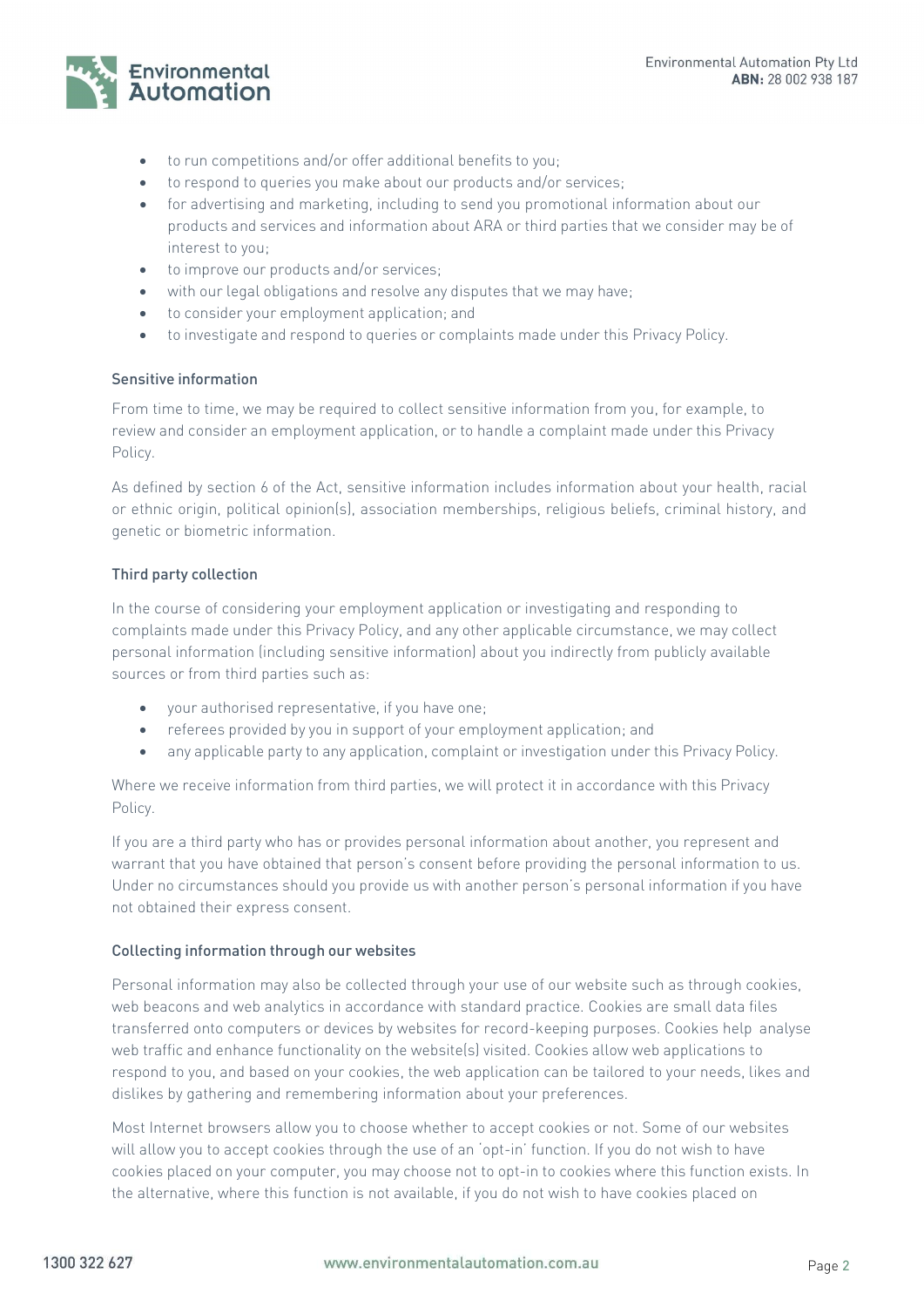

your computer, please set your browser preferences to reject all cookies before accessing our website.

The cookies from our website are generally created by HubSpot, Google Analytics and SiteImprove (without limitation) and most commonly start with \_ga, \_gid, \_gat\_gtag, hssrc, hssc, hstc, hubspotuk.

Should you require a full list of the types and names of cookies generated through our website, please contact us by emailing itsupport@aragroup.com.au.

We may use web beacons on our websites from time to time. Web beacons (also known as Pixel Tags or Clear GIFs) are small pieces of codes placed on a web page to monitor the visitor's behaviour and collect data about the visitor's viewing of a web page. For example, web beacons can be used to count the users who visit a web page or to deliver a cookie to the browser of a visitor viewing that page.

We use tools such as Google Analytics and SiteImprove to collect data about how you interact with our website (Web Analytics). The data collected through Web Analytics will include, without limitation; your device's IP address, your device type, operating system and browser information, geographic location, search terms and pages visited, and the date and time when pages were accessed on our website(s). Web Analytics allows us to improve functionality on our websites based on the data collected, such as by distributing web traffic across multiple servers to optimise response times.

## Anonymity

In some circumstances you may have the option of interacting with us anonymously or not identifying yourself such as by using a pseudonym, such as when you make an enquiry through our websites.

If you choose not to provide information such as your name and contact details, we may be unable to fulfil our functions and activities, including responding to requests for information about or products or services.

## Disclosure of personal information

ARA may use and disclose your personal information; for the primary purposes for which personal information was collected, for reasonably expected secondary purposes which are related to the primary purpose, for purposes which you have consented to, and for other reasons permitted by the Act.

Dependent on the circumstances, we may disclose personal information to:

- our employees, contractors and/or related entities;
- our existing or potential agents or business partners;
- sponsors or promoters of any competition we run;
- anyone to whom our business or assets (or any part of them) are, or may (in good faith) be, transferred;
- credit reporting agencies, courts, tribunals and regulatory authorities, in the event you fail to pay for goods or services we have provided to you;
- courts, tribunals, regulatory authorities and law enforcement officers, as required by law, in connection with any actual or prospective legal proceedings, or in order to establish, exercise or defend our legal rights;
- third party service providers for the purpose of enabling them to provide their services, including (without limitation) information technology service providers, data storage, webhosting and server providers, debt collectors, advertising providers, maintenance or problem-solving providers, professional advisors and payment systems operators; and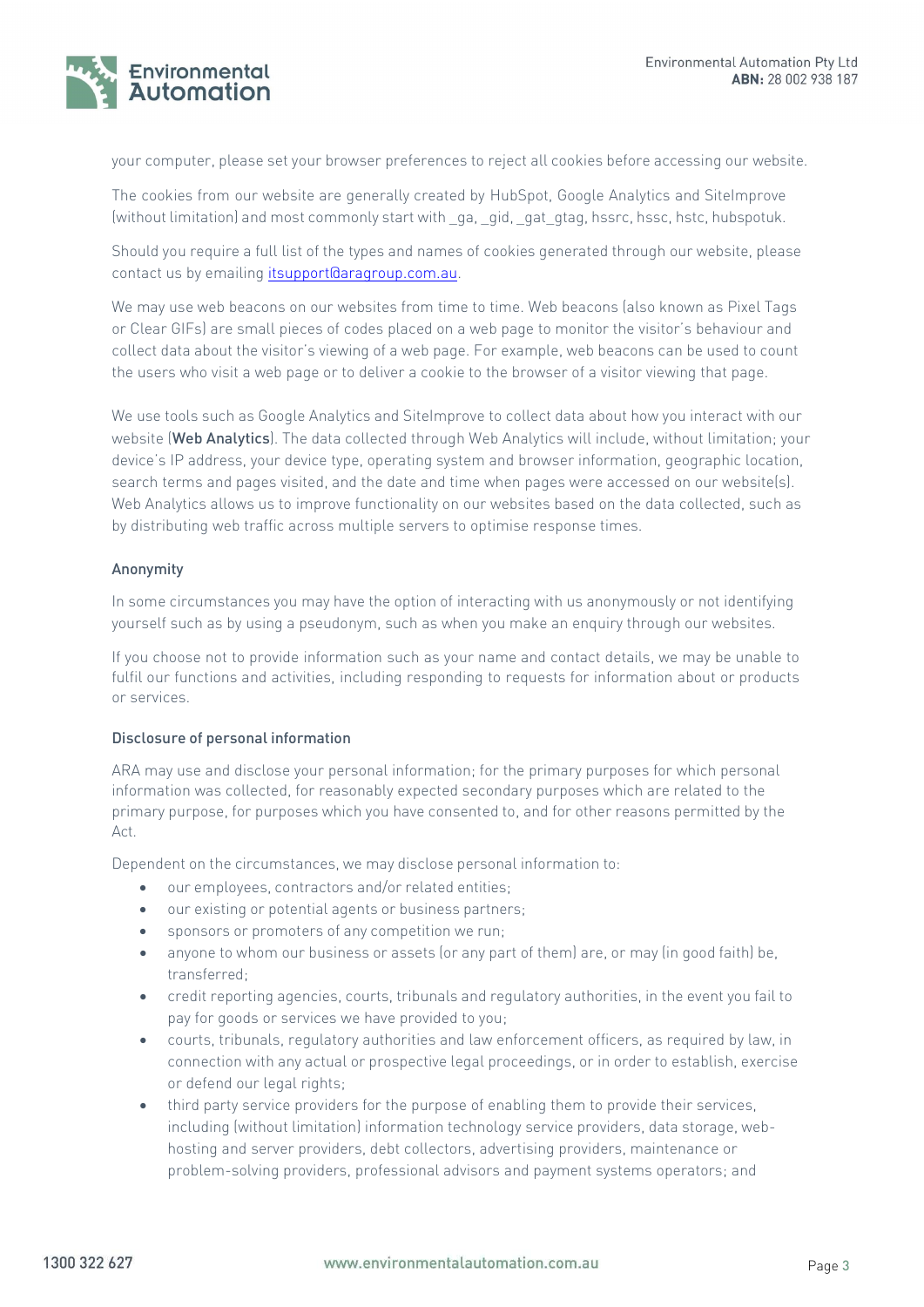Environmental **Automation** 

> third parties to collect and process data, such as Google Analytics or other relevant businesses (this may include parties that store data outside of Australia).

We may disclose your personal information (other than sensitive information) for the purpose of direct marketing where it is reasonably expected that we would use or disclose your personal information for that purpose and where there are simple mechanisms through which you can request to 'opt out' or otherwise elect not receive direct marketing communications.

We only disclose your sensitive information for the purposes for which you gave it to us, or for directly related purposes you would reasonably expect or consent to, such as when handling complaints under this Privacy Policy.

In certain circumstances, subject to the APPs, your personal information may be disclosed to overseas recipients where we are of the reasonable belief that the overseas recipient is subject to laws or a binding scheme that provides privacy protections substantially similar to that of the APPs, or where we take reasonable steps to ensure that the overseas recipient will not breach the APPs in relation to that information, such as by contractually obliging the overseas recipient not to do so.

## Links to other websites

Our websites may contain links to other websites of interest, including links to the websites of other companies and organisations we work with. We do not have control over websites that do not belong to ARA. Therefore, we are not responsible for the protection and privacy of any information which you provide whilst visiting linked websites which are not governed by this Privacy Policy.

#### **Storage**

We are committed to ensuring that the personal information we collect is secure. In order to prevent unauthorised access or disclosure, our data, including personal information collected from you is stored in our private cloud server and in secure digital storage locations across ARA's office locations. Data may be backed up and/or archived subject to AES 265bit encryption.

We cannot guarantee the security of any information that is transmitted to or by us over the Internet. The transmission and exchange of information is carried out at your own risk. Although we take measures to safeguard against unauthorised disclosures of information, we cannot assure you that the personal information we collect will not be disclosed in a manner that is inconsistent with this Privacy Policy.

#### Unsubscribe

If you are receiving communications from us (including marketing communications) which you no longer wish to receive 'opt-out' using the opt-out facilities provided in the communications, or if this is unavailable, please contact us by emailing legal@aragroup.com.au.

## Accessing data

In accordance with your rights under the APPs, you may request the details of the personal information that we hold about you.

To obtain access of the personal information held, please contact us by emailing legal@aragroup.com.au outlining your request and include; your name, contact details and the personal information you wish to access. We will endeavour to respond to your request within thirty (30) days (or more, if reasonable in the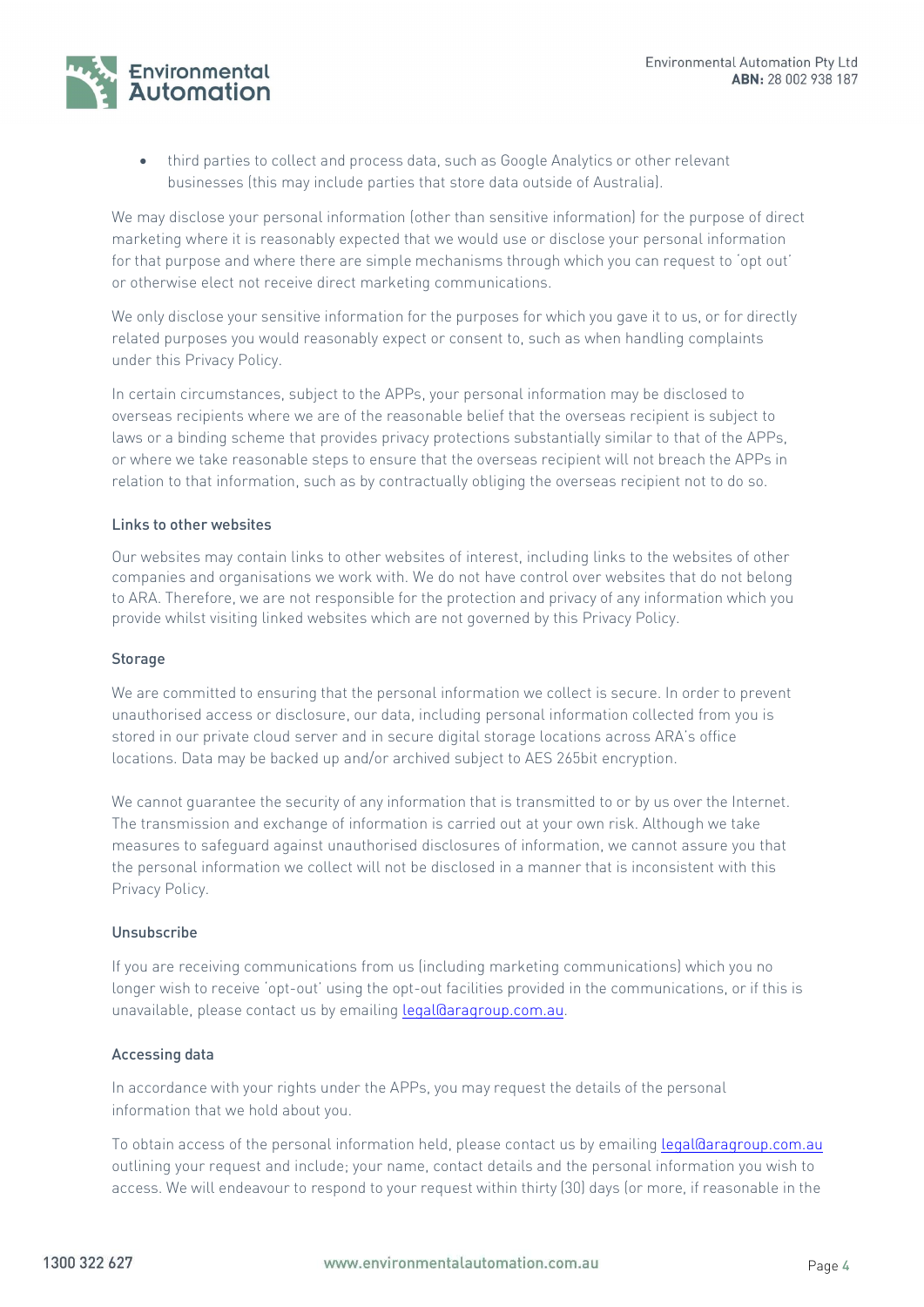

circumstances) and will supply access to personal information in digital form. An administrative fee may be payable where personal information is requested to be sent by post or similar means.

We may request identification from you prior to providing personal information to ensure that you are requesting your personal information only and not that of another.

ARA may refuse to grant access to personal information requested where:

- giving access would pose a serious threat to the life, health or safety of a person, or public health or safety generally;
- giving access would have an unreasonable impact on the privacy of other individuals;
- the request is frivolous or vexatious;
- the information requested relates to existing or anticipated legal proceedings and would be accessible through discovery in those proceedings;
- giving access would reveal the intentions of ARA in relations to negotiations with you in a way that would prejudice those negotiations;
- giving access would be unlawful;
- a law or an order of a Court or Tribunal compels ARA to deny access;
- there is reason for ARA to suspect that unlawful activity or misconduct of a serious nature relating to its functions or activities has been, is being, or may be engaged in, and giving access would likely prejudice the taking of appropriate action relating to the matter;
- giving access would likely prejudice one or more enforcement related activity of an enforcement body; or
- giving access would reveal evaluative information generated by ARA in connection with a commercially sensitive decision-making process.

Where we refuse to grant access to personal information for any of the above reasons (or cannot give access in the manner requested), we will provide written notice stipulating the reasons we refused to grant access and the mechanisms available to you to lodge a complaint about our refusal.

#### **Corrections**

If you believe that any personal information we hold about you is incorrect, out of date, incomplete, irrelevant or misleading, please contact us by emailing legal@aragroup.com.au outlining your request and include; your name, contact details and details of the personal information you wish to correct.

We will take all reasonable steps to correct any information that is found to be inaccurate, incomplete, misleading, or out of date.

We may request identification from you when dealing with a correction to ensure that only your personal information is dealt with and not that of another.

#### **Complaints**

If you wish to complain to us about how we have handled your personal information, please contact us by emailing legal@aragroup.com.au outlining the full details of the complaint you wish to make along with your name and contact details.

Once your complaint has been received, we will investigate the complaint. Further information may be required from you to allow us to investigate the complaint thoroughly.

We will endeavour to provide written notice informing you of the findings of our investigation within thirty (30) days (or more, if reasonable in the circumstances) of receipt of your complaint.